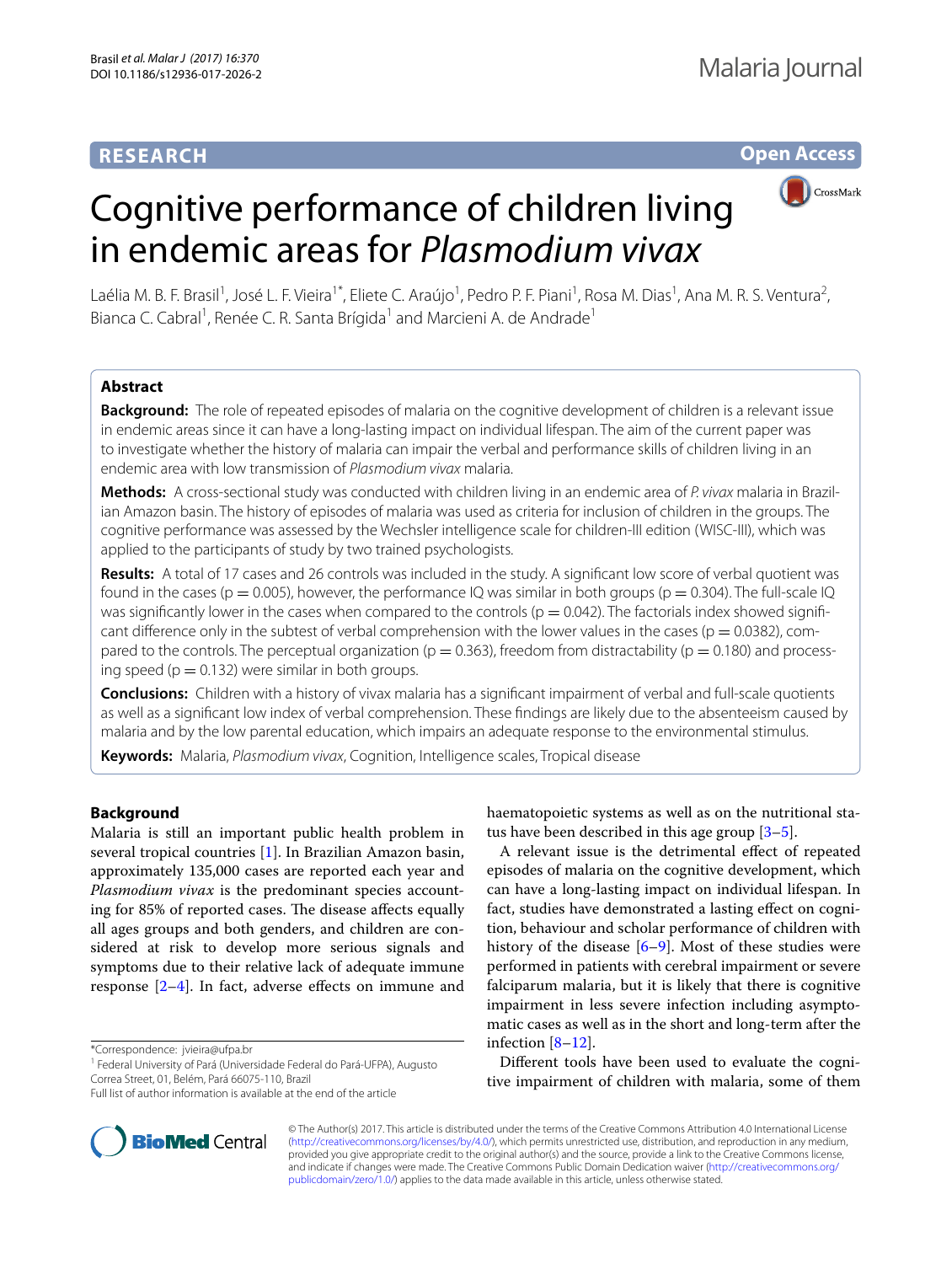based on psychometric scales, which provide more reliable estimation of the impact of the disease on cognition  $[11]$  $[11]$ . There are several validated tests to assess cognitive performance, amongst them, the Wechsler intelligence scale for children-III edition (WISC-III), which is the most used scale to assess the intelligence as well as the degrees of neurological and psychiatric impairment in several conditions. The test also gives scores in healthy population about a variety of abilities associated with school success as well as it is considered one of the best predictors of future achievement [[12–](#page-5-8)[15\]](#page-5-10).

In endemic areas, the fndings of the cognitive performance tests provide rationale base for planning strategies of rehabilitation programmes, however, only a few studies assessed the cognitive impairment of children outside Africa [[11\]](#page-5-9). For this reason, the objective of the current paper was to investigate whether malaria experienced by children from an endemic area from Brazilian Amazon basic with a sustained transmission of *P. vivax* can impair the cognition. The verbal and performance subtests scores of the Wechsler intelligence scale for children-III were measured in children with previous episodes of malaria and then compared to those of a control group with no history of infection by *Plasmodium*.

#### **Methods**

## **Ethical statement**

The study was submitted to Plataforma Brasil under protocol CAAE 2 07199612.0.0000.0018 and approved by the ethical committee of Health Science Institute of the Para Federal University under the number 261.593/2013.

#### **Study area and participants**

This was a cross-sectional study carried out at the municipality of Anajas in the Marajo Island (00º 59′ 21″S and 49° 56′ 24″W). Anajas has an area of 6912 km<sup>2</sup> and 27,540 inhabitants, of which,  $7347$  children aged  $2-10$ . The economy is based on agriculture practices, timber extraction, and fishing. The municipality accounts to 17.4% of malaria cases in the state of Para and has a constant annual incidence of cases above 50/1.000 inhabitants. Most cases (86.3%) are caused by *P. vivax*. The municipality has seven health public facilities, including an ambulatory for the diagnosis and treatment of malaria.

Children were randomly recruited in two schools of the municipality from January to December, 2014. The guardians of all children gave a written consent to their inclusion in the study and to collect a capillary blood sample for microscopic examination as well as answered a sociodemographic questionnaire. The cases were defined as children with negative diagnoses of malaria after microscopic examination of three blood smears for three consecutive days and with reports by the guardians of previous infection by *P. vivax*. The controls were defined as children with negative diagnoses of malaria after microscopic examination of three blood smears for three consecutive days and with no reports by the guardians of previous infection by *P. vivax* or *Plasmodium falciparum.* Exclusion criteria for both groups included: children with chronic and other parasitic diseases, obesity and underweight assessed by the body mass index, anaemia, congenital defcit, history of malaria in the last 6 months, and neurological or motor disorders. An additional criterion of exclusion in cases was the occurrence of neurological impairment in the previous episodes of malaria.

#### **Microscopic examination**

Parasite counts were performed in Giemsa-stained thick flms for three consecutive days. Blood flms were examined microscopically using  $100 \times$  (oil immersion) objectives. Parasite density was expressed as the number of parasites per microliter of blood. This was derived from the number of parasites per 200 white blood cells in a thick flm, considering a total white blood cell count of 8000. The limit of detection of parasites was  $40/\mu L$  [[16\]](#page-5-11).

#### **Data collection**

Data were collected by two psychologists trained to administer and score the WISC-III using a set of test materials that require approximately 90 min to complete as well as the use of informed consent forms and the socio-demographic questionnaire.

#### **Socio‑demographic questionnaire**

A socio-demographic questionnaire was applied for all guardians of participants of the study, with questions concerning the area of residence (urban or rural), age ranges, scholar degree (fundamental, intermediary or superior), gender, familiar stipend, the history of malaria, considering the number of episodes and the time, in months, of the last episode of the disease and the inclusion in the study.

## **Application of Wechsler intelligence scale for children‑III edition (WISC‑III)**

The WISC-III was validated in Brazil in 2001 with 801 children from an urban area of the city of Pelotas, RS, with satisfactory values of convergence and discrepancy  $[17, 18]$  $[17, 18]$  $[17, 18]$  $[17, 18]$  $[17, 18]$ . The questionnaire has two batteries of subtests grouped into two general areas that are applied alternatively: (a) verbal subtests; and (b) performance subtests. The first evaluates the general knowledge, language, reason, and memory skills. Performance subtests measures spatial, sequencing, and problem-solving skills. The verbal subtests scores are summed and gave the verbal IQ score (VIQ); the same is done for the performance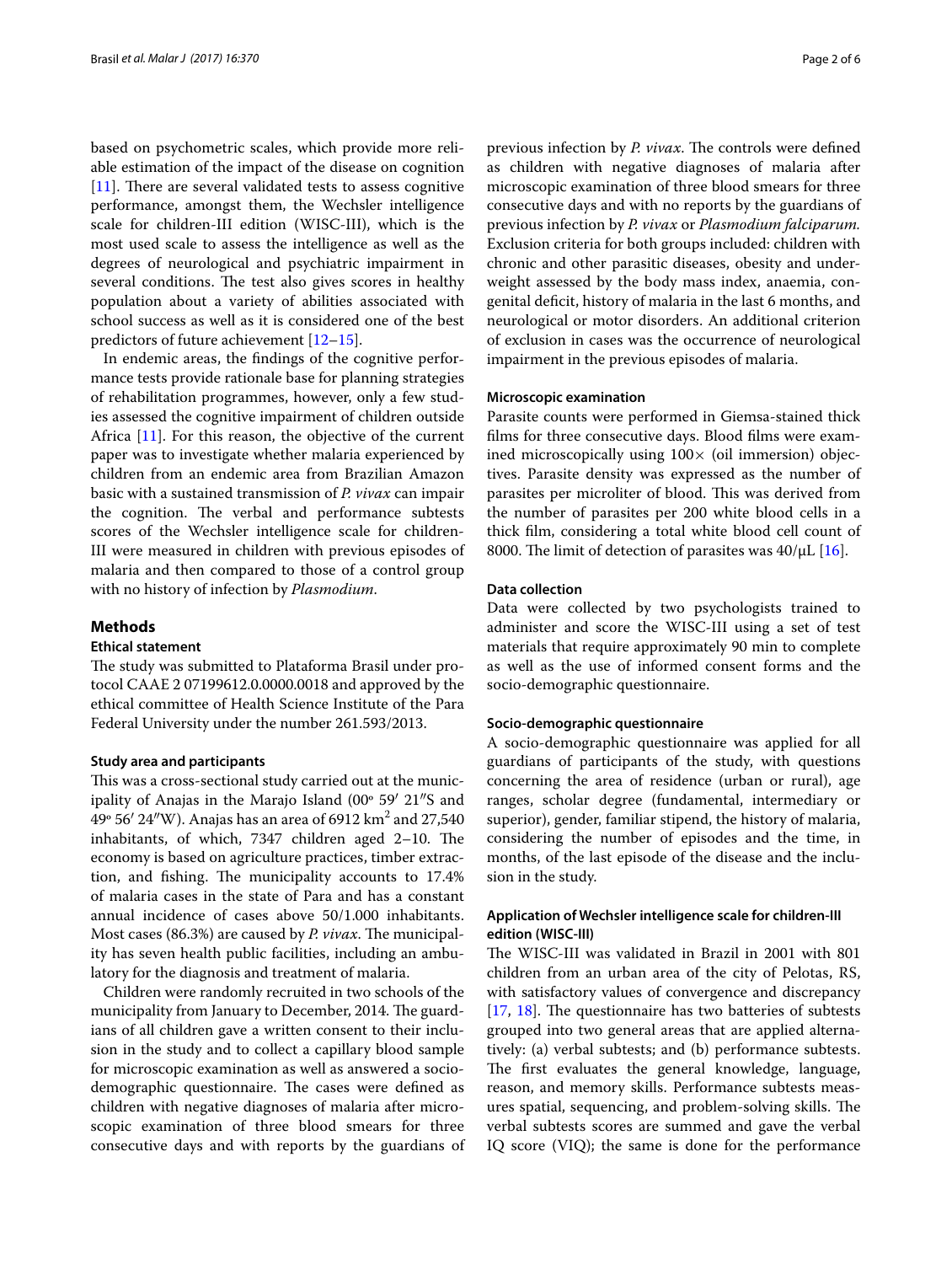subtests scores which yield the performance IQ score (PIQ). Finally, the verbal and performance scores are summed and converted to the full-score IQ (FIQ). Scale scores may be converted to a quantitative scale, as follows: full scale scores beyond 130 places an individual in the superior or "gifted" range. Values between 111 and 120 are classifed as high average range, between 90 and 110 as average; 80–89 as low average, 70–79 as borderline mental functioning and below 69 as extremely low [[13,](#page-5-14) [17](#page-5-12)].

Furthermore, the WISC-III provides four factorial indexes derived from the verbal and performance subtests, which includes verbal comprehension (information, similarities, vocabulary, and comprehension), perceptual organization (picture completion, picture arrangement, block design, object assembly and mazes), freedom from distractibility (arithmetic and digit span) and processing speed (coding and symbol search). The indexes score also have means of 100 and standard deviations of 15. These factorial indexes provide complementary information to the individual set of subtests [\[13,](#page-5-14) [17](#page-5-12), [18\]](#page-5-13).

#### **Data analyses**

Data are presented as frequencies of occurrence and as a mean and standard deviation or as median and range. Chi square test, Fischer exact test, and G test were used to compare proportions between case and control groups. Mann–Whitney U-test and Student *t* test were used to compare IQ scores and index scales between the groups of study. Data were analyzed using SPSS software, Release 21 (IBM inc, Chicago, IL, EUA). The significance level accepted was 5%.

### **Results**

A total of 17 cases and 26 controls met the criteria for inclusion in the study. The mean age of both groups was 8 years. The distribution of gender was similar in both groups ( $p = 0.19$ ), but male predominates in cases and female in controls. The area of residence was similar in both groups with most of children living in the urban area. The mothers were the main guardians of children in both groups ( $p = 0.119$ ) There is a significant difference in scholar degree of guardians with the prevalence of intermediary degree in the controls ( $p = 0.011$ ), but the familiar stipend was similar in both groups ( $p = 0.127$ ) (Table [1\)](#page-2-0). The mean time from the last episode of disease to the enrollment in the study was 6 months. All cases were diagnosed and treated for *P. vivax* with the standard treatment recommended by World Health Organization [[19\]](#page-5-15).

The scores of WISC III revealed a significantly lower value of the VIQ in the cases, compared to the controls  $(p = 0.005)$ , however, the PIQ was similar in both groups

## <span id="page-2-0"></span>**Table 1 Baseline characteristic of children**

| Characteristic                               | Case<br>$(n = 17)$ |    | Control<br>$(n = 26)$ |      | p value |
|----------------------------------------------|--------------------|----|-----------------------|------|---------|
|                                              | n                  | %  | n                     | $\%$ |         |
| Area of residence                            |                    |    |                       |      | 0.805   |
| Urban                                        | 13                 | 76 | 19                    | 73   |         |
| Rural                                        | $\overline{4}$     | 24 | 6                     | 27   |         |
| Gender                                       |                    |    |                       |      | 0.190   |
| Male                                         | 10                 | 59 | 10                    | 38   |         |
| Female                                       | 7                  | 41 | 16                    | 62   |         |
| Previous episodes of malaria <sup>a</sup>    |                    |    |                       |      | < 0.001 |
| 1                                            | 0                  | 0  |                       |      |         |
| $\overline{2}$                               | 3                  | 17 |                       |      |         |
| $\overline{3}$                               | 3                  | 17 |                       |      |         |
| >4                                           | 11                 | 66 |                       |      |         |
| Last episode of malaria, months <sup>b</sup> | 16(5)              |    |                       |      |         |
| Guardian                                     |                    |    |                       |      |         |
| Mother                                       | 16                 | 94 | 19                    | 73   | 0.119   |
| Others                                       | 1                  | 6  | 7                     | 27   |         |
| Guardian scholar degree                      |                    |    |                       |      |         |
| Fundamental                                  | 14                 | 82 | 10                    | 38   | 0.011   |
| Intermediary                                 | 3                  | 18 | 16                    | 46   |         |
| Familiar stipend, dollars                    |                    |    |                       |      | 0.127   |
| < 100                                        | 6                  | 35 | $\overline{4}$        | 15   |         |
| >100                                         | 11                 | 65 | 22                    | 85   |         |

<sup>a</sup> Number of previous episodes of malaria vivax reported by the guardian of children

 $b$  Interval between the last episode of malaria and the inclusion in the study

 $(p = 0.304)$ . The FIQ was significantly lower in the cases, compared to the controls ( $p = 0.042$ ) (Table [2\)](#page-3-0). The conversion of scores in qualitative scale revealed that most of the children of both groups have PIV and FIQs scores on the averages, and VIQs scores on borderline in cases and on the average in controls (Fig. [1](#page-3-1)).

The factorials index showed significant difference only in the subtest of verbal comprehension with the lower values in the cases ( $p = 0.0382$ ), compared to the controls. The perceptual organization ( $p = 0.363$ ), freedom from distractability ( $p = 0.180$ ) and processing speed  $(p = 0.132)$  were similar in both groups (Table [3](#page-4-0)).

## **Discussion**

The study was designed to evaluate the cognitive performance of children from an endemic area of the Brazilian Amazon basin, where the transmission of *P. vivax* is sustained over the year. Overall, the disease courses with a low parasitaemia and mild signals and symptoms. Frequent and repeated episodes of malaria in children are common in this setting because they are continuously at risk of *Anopheles* bites. In the casuistic, male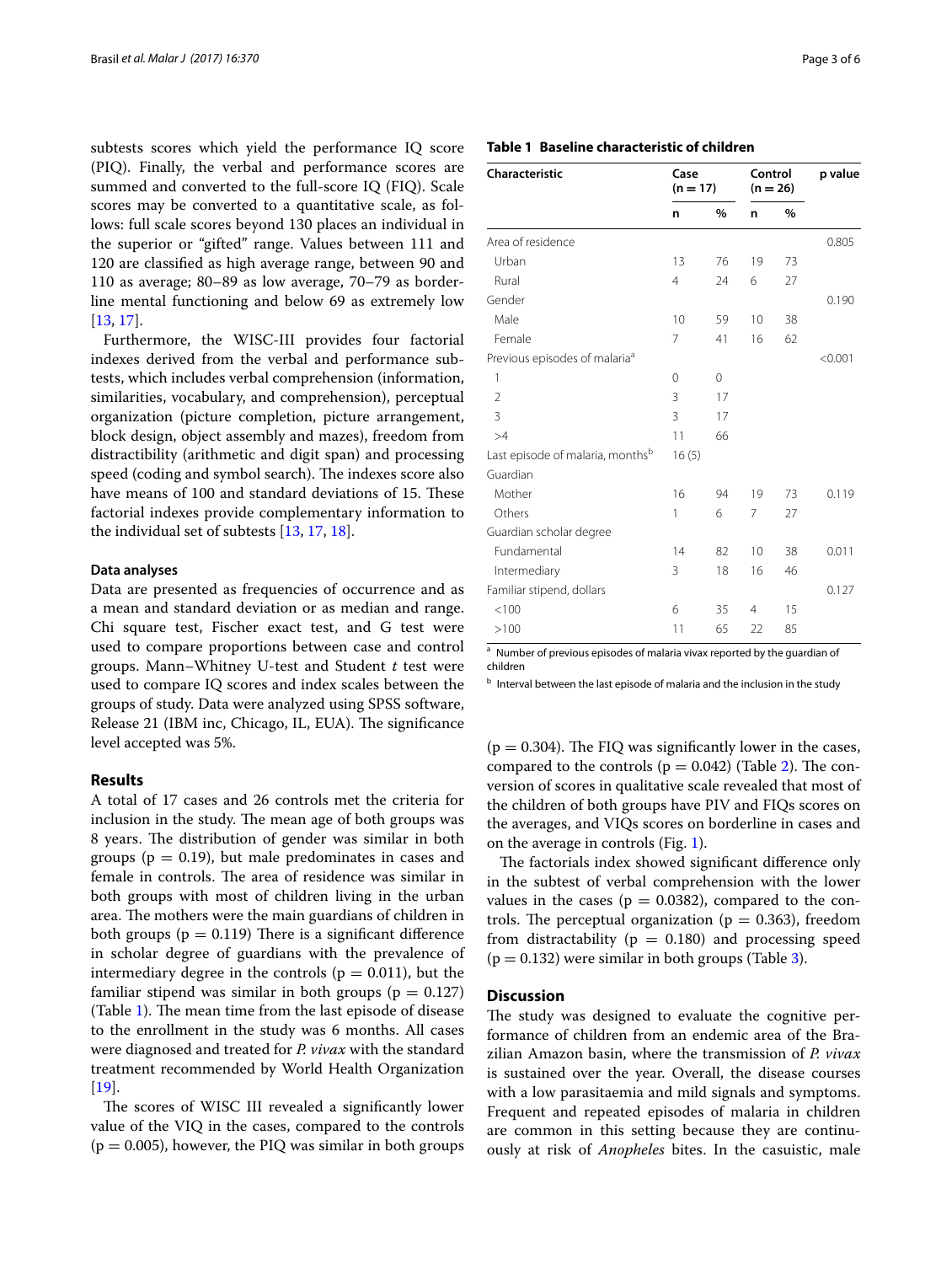| 10          | $Case (n = 17)$ | Control ( $n = 26$ ) | p value |
|-------------|-----------------|----------------------|---------|
| Verbal      | 81(12)          | 94(16)               | 0.005   |
| Performance | 95(21)          | 98 (14)              | 0.304   |
| Full-scale  | 86 (15)         | 95(15)               | 0.042   |

Results are express as mean and standard deviation

<span id="page-3-0"></span>**Table 2 IQs scores of cases and controls**

predominates in the cases and female in the controls, which may be due to the preference of male children for outdoor recreational activities which generally occurs in the proximity of *Anopheles* breeding sites. Most of the cases presented more than fve episodes of disease with about one episode each year as well as there are no reports of cerebral impairment or other complications of the disease in all cases. The mothers were the main guardians of children in both groups as well as the familiar stipend was similar between groups, but the guardians of children from the control group have a higher scholar degree compared to the cases.

The instrument used to evaluate cognitive performance is recognized and used worldwide as a valuable tool to assess several aspects of intelligence based on the defnition of Wechsler, that consider intelligence as an individual ability to adapt and constructively solve problems in the environment, that is, intelligence is understood as performance, not as capacity. Therefore, as intellectual

<span id="page-3-1"></span>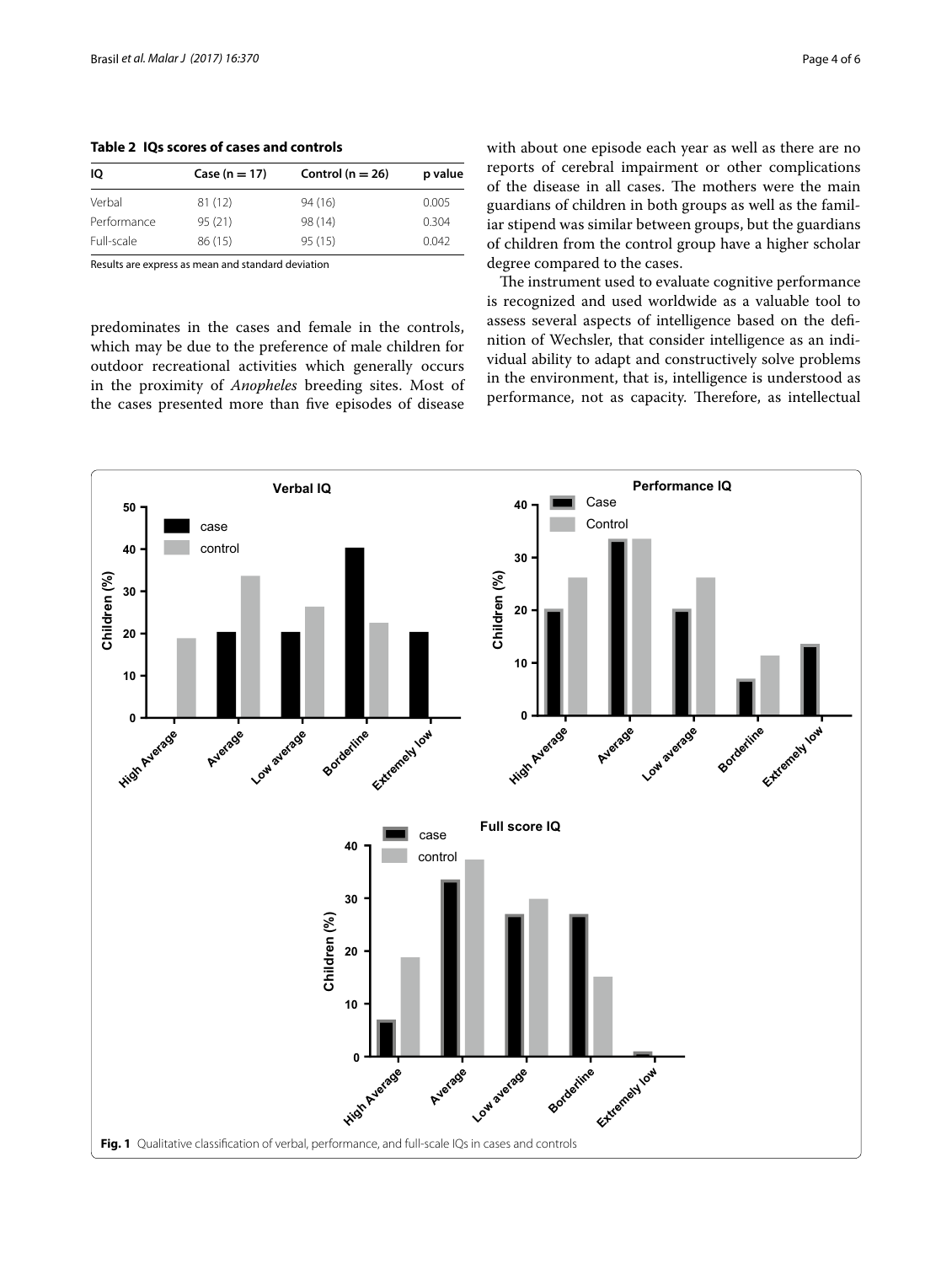<span id="page-4-0"></span>**Table 3 Scores of factorials index of subtests of cases and control**

| <b>Factorial index</b>            |         | Cases ( $n = 17$ ) Control ( $n = 26$ ) | p value |
|-----------------------------------|---------|-----------------------------------------|---------|
| Verbal comprehension              | 81(9)   | 91 (18)                                 | 0.0382  |
| Perceptual organization           | 98 (22) | 100(18)                                 | 0.3639  |
| Freedom from distracta-<br>bility | 86 (23) | 92(15)                                  | 0.1809  |
| Processing speed                  | 85(13)  | 89 (11)                                 | 0.1326  |

Results are express as mean and standard deviation

capacity cannot be seen nor its existence concretely verifed, it cannot be reliably measured; however, the performance may be evaluated. This finding is in line with most of the intelligence tests based on performance measures, such as the Stanford-Binet, the Peabody Picture Vocabulary Test, and the Guilford Intelligence Scales, however, Wechsler scale provide more a complete evaluation of the cognitive performance [[14,](#page-5-16) [17,](#page-5-12) [18](#page-5-13), [20\]](#page-5-17).

The main risk factors of cognitive impairment in children living in Brazilian Amazon basin are anaemia, undernutrition, infestation by parasites and the exposure to environmental pollutants as mercury and pesticides [[21\]](#page-5-18). Amongst these potential risk factors, only the exposure to environmental pollutant was not assessed, which can constitute the main limitation of the present study.

The scores of WISC III revealed significant low VIQ and FIQ in the cases compared to the controls. On the other hand, PIQ were similar in both groups. It is likely that the signifcant low score of FIQ of the cases was due to the low VIQ saw in this group because FIQ estimation is derived from the sum of VIQ and PIQ scores [\[13](#page-5-14), [14](#page-5-16)]. The scores of IQs transformed in qualitative scale showed similar frequencies of distribution between cases and controls. Most of the children of both groups have PIQ and FIQ scores on the averages, and VIQ scores on borderline in cases and on the average in controls.

Large discrepancies between VIQ and PIQ have been reported in several diseases [[18\]](#page-5-13). In the study, the diferences between VIQ and PIQ was 14 in the cases and 4 in the controls. Thus, these differences validate the use of FIQ, since that only values above 17 decrease the importance of FIQ as an index to evaluate the level of intelligence performance of children [[20\]](#page-5-17).

The verbal and performance subtests used to determine the four factorials index revealed a signifcant difference only in verbal comprehension index with values signifcantly low in the cases compared to the controls. The other factorial index, as the perceptual organization, freedom from distractibility and processing speed were similar in both groups.

The VIQ has a high correlation with verbal abilities measures while PIQ correlates with nonverbal ones [\[13](#page-5-14),

[14\]](#page-5-16). Moreover, the subtests used to calculate verbal comprehension are closely related to verbal abilities. The VIQ refers to the language skill and general culture of an individual and has been considered a good predictor of school achievement. A low VIQ reflects a probable difficult to express the intelligence with words in response to environmental stimulation, that is, a difficulty for retaining verbal knowledge and comprehension from formal education as well as the application, by the children, of these abilities in new situations, which have been associated with a poor education, lack of educational and cultural opportunities, poor verbal skills, lack of environmental stimulation as well as a physical problem such as hearing or visual impairment [[13,](#page-5-14) [14](#page-5-16), [22](#page-5-19)[–24](#page-5-20)].

In the study, the low scores of VIQ in the cases are likely due to the decrease of environmental stimulation that impairs an adequate response to this stimulus, resulting from both low parental education and scholar absenteeism  $[10-12, 15, 24]$  $[10-12, 15, 24]$  $[10-12, 15, 24]$  $[10-12, 15, 24]$  $[10-12, 15, 24]$  $[10-12, 15, 24]$ . The former is in line with a study that found a signifcant association between verbal abilities of children with parental education. The behaviour of the relatives has a signifcant impact on the cognitive development of children aged 6–9 [\[15](#page-5-10)]. Secondly, the repeated episodes of the disease contribute to school absenteeism as well as impose difficulties for interaction with relatives and children of the same age. Repeated episodes of malaria are accompanied by periods of treatment and of recuperation, which depends on the general conditions of children including the nutritional status, co-morbidities, and anaemia. Overall, a mean time of 30 days of absenteeism may be experienced by children from Amazon basin in each episode of malaria [[3](#page-5-3), [4](#page-5-2), 11. The latter is in line with a study in children from Sri Lanka in which the school absenteeism due to malaria was a signifcant predictor of cognitive performance as well as with studies that found a deficit in language abilities and low performance scholar in children with history of malaria. Finally, other extrinsic cause should infuence the verbal abilities of children such as children–teacher relationship, the methodology of the teacher as well as the parental relationship [\[6](#page-5-5)–[9,](#page-5-6) [11](#page-5-9)].

On the other hand, the data disagrees with the deficit in arithmetic reported in a previous study in the same area [[11\]](#page-5-9), since the freedom from distractability factorial index was similar in both groups. If these discrepancies are true, an infuence of the tests used to calculate the freedom from distractability index or results from different tool to assess arithmetic skills, it should be further addressed.

The limitation of the study was the small number of children enrolled in both groups. Several eforts were done to increase the number of participants, however, the high incidence of the disease in the municipality of